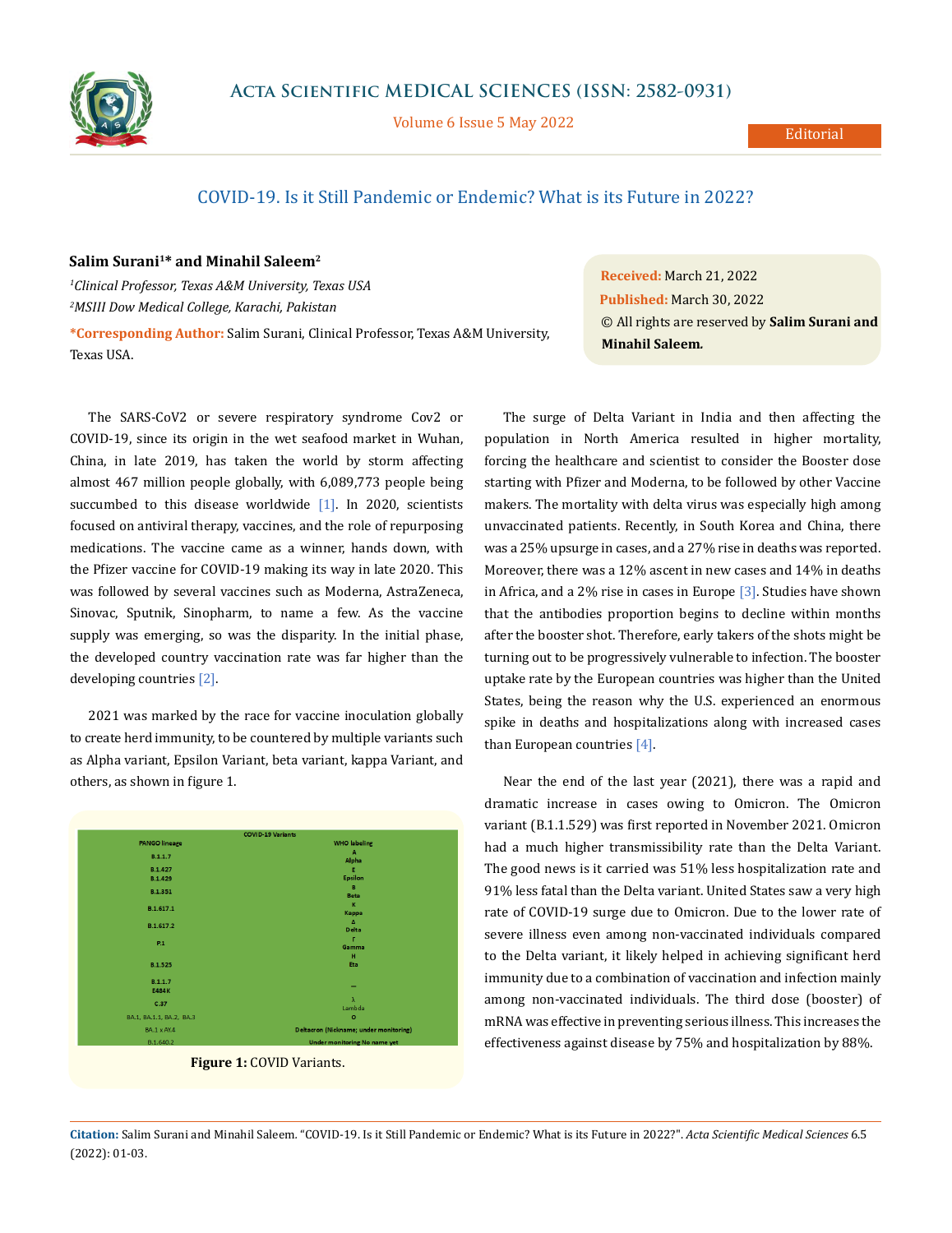While the cases in the United States were declining, the BA.1 variant and its considerably more transmissible sister virus BA.2 started emerging in Europe and the Asian countries. BA.2 appears to be 30% more virulent than the other Omicron Variants. The infection due to the Omicron variants has caused an 8% increase in the global infection rate accounting for 11 million new infections and  $45,000$  deaths between March  $7<sup>th</sup>$ -13<sup>th,</sup> 2022. The most significant jump was seen in South Korea and China, where the infection increased by 25% and mortality increased by 27%. The cases per 100k have also risen significantly in Hong Kong and the United Kingdom. Historically, in the past two years of the pandemic, Europe has spiked before the spike in the USA. The USA frequently surges four weeks behind the U.K. With the decline in infection in the USA, most of the states have gone away from the mask mandates. With booster immunization rate among the U.S. population being much lower than the U.K., the decline in COVID-19 funding, eliminating mask mandate, and no vaccines available for children under the age of 5 makes the USA vulnerable again.

Foreseeing this, both the mRNA vaccine makers (Pfizer Biontech and Moderna) have requested emergency use authorization for the  $4<sup>th</sup>$  dose ( $2<sup>nd</sup>$  booster) even not having enough data on the effectiveness against the BA.2 variant. So far, 25% of the cases currently in the USA are due to B.A.2  $[5]$ . Is the herd immunity with Omicron infection and immunization would prevent against another infection remains the question?

Lately, also Deltacron has been recognized as a variant by World Health Organization. It has not been labeled as a variant of concern yet. It was initially described by the laboratory in Cyprus in January 2022 and was felt by other researchers as a laboratory contaminant. Since that more labs have seen that variant, making it a real variant rather than contaminant. It has been named Deltacron (Nickname), and WHO has designated this variant as a variant under monitoring on March  $8<sup>th</sup>$ , 2022. It is BA.1 X AY.4  $[6]$ . This variant has the features of both the delta and Omicron variants, giving the possibility of having both transmissibility of Omicron and the lethality of the Delta variant. This variant has been now found in Netherland, Germany, France, Belgium, and 2 cases in Massachusetts, USA [6].

Another variant under monitoring is IHU Mediterranee (B.1.640.2) which has 46 mutations and is related to the original Wuhan strain of SARS-Co-V2 and has been in circulation since September of 2021 [6].

With the surge of Omicron and BA.2, the question really is if we are transitioning towards endemicity? Would the COVID-19 become endemic like Influenza A&B with yearly vaccines to cover the circulating variant? Would the vaccines for children under the age of 5 be approved? Would the new variants continue to emerge, and would they be more transmissible and lethal, or would they compromise and learn to live with the human society as the Influenza virus? Would the world act as a global health community where it would be one for all and all for one to fight the common enemy, or it remains self-centered and take the global crisis in a self-centered manner? [7]. How would the long covid fare?

We clearly have seen the challenge of not having a plan for global vaccination and politicization of this illness where the evidencebased medicine was placed in the backburner and was dominated by political rhetoric's and media sound bites. The results are clear that still, after two years of fighting with COVID and spending trillions of dollars, the developed countries are still fighting with repeated surges from new variants. Even in the USA, where they are easing the mask and travel mandates, the new surge appears on the horizon. The question is yet to be answered if they will need another booster and if that would keep the serious illness, hospitalization, and mortality under control?

The COVID-19 will continue to be in the news in 2022 for the foreseeable future, and the world needs to prepare in unity to fight this common global enemy, as COVID-19 is not the last virus to attack humans, but it is one of the many to come. ONE FOR ALL AND ALL FOR ONE. With unity and global plans, we can have a better defense [7].

## **Bibliography**

- 1. ["Covid-19 Pandemic" \(2022\).](https://www.worldometers.info/coronavirus/)
- 2. Doroftei B., *et al*[. "Mini-Review Discussing the Reliability and](https://www.ncbi.nlm.nih.gov/pmc/articles/PMC8063839/) [Efficiency of COVID-19 Vaccines".](https://www.ncbi.nlm.nih.gov/pmc/articles/PMC8063839/) *Diagnostics (Basel)* 11.4 [\(2021\): 579.](https://www.ncbi.nlm.nih.gov/pmc/articles/PMC8063839/)
- 3. ["Statement Update on COVID-19: Europe and central Asia](file:///E:/ANUSHA/Acta/APRIL/ASMS/New%20folder/euro.who.int/en/media-centre/sections/statements/2021/statement-update-on-covid-19-europe-and-central-asia-again-at-the-epicentre-of-the-pandemic) [again at the epicentre of the pandemic". World Health Organi](file:///E:/ANUSHA/Acta/APRIL/ASMS/New%20folder/euro.who.int/en/media-centre/sections/statements/2021/statement-update-on-covid-19-europe-and-central-asia-again-at-the-epicentre-of-the-pandemic)[zation \(2022\).](file:///E:/ANUSHA/Acta/APRIL/ASMS/New%20folder/euro.who.int/en/media-centre/sections/statements/2021/statement-update-on-covid-19-europe-and-central-asia-again-at-the-epicentre-of-the-pandemic)
- 4. Raman R., *et al*[. "COVID-19: Unmasking Emerging SARS-CoV-2](https://pubmed.ncbi.nlm.nih.gov/34356617/) [Variants, Vaccines and Therapeutic Strategies".](https://pubmed.ncbi.nlm.nih.gov/34356617/) *Biomolecules*  [11.7 \(2021\): 993.](https://pubmed.ncbi.nlm.nih.gov/34356617/)

02

**Citation:** Salim Surani and Minahil Saleem*.* "COVID-19. Is it Still Pandemic or Endemic? What is its Future in 2022?". *Acta Scientific Medical Sciences* 6.5 (2022): 01-03.